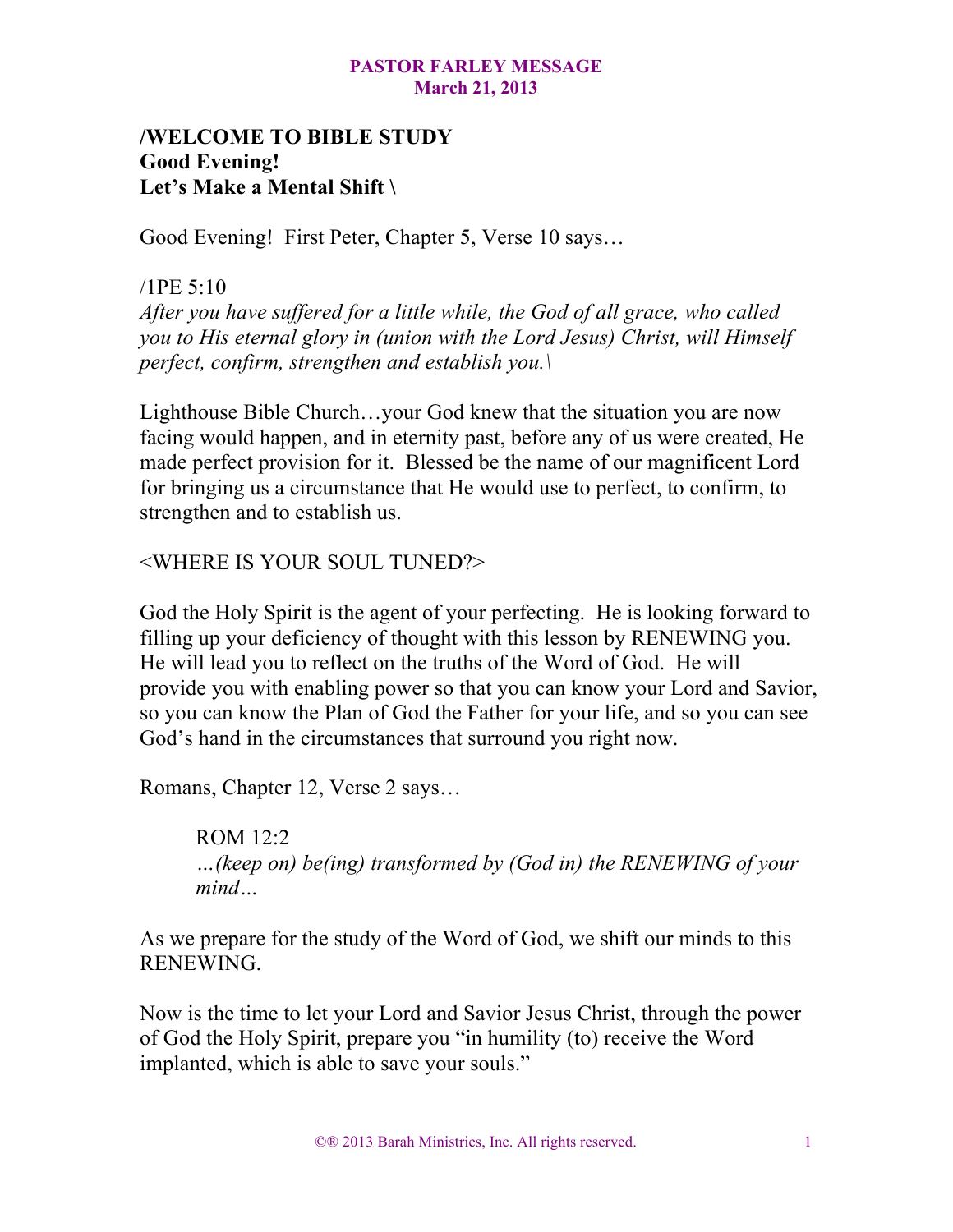### **/OPENING PRAYER**

Let us pray... $(0:30)$ 

We're grateful Heavenly Father for the privilege of studying the absolute truth...the Word of God...

Help us to see your guiding hand in this and every circumstance...

We ask this through the power of God the Holy Spirit...in Christ's name...Amen.

### **/WELCOME TO BIBLE STUDY**

Rory Clark Pastor-Teacher\

Thank you for coming tonight, and for welcoming me by your presence to Lighthouse Bible Church. My name is Rory Clark. My spiritual gift is Pastor-Teacher, a gift given to me by God for the benefit of all those who want to hear the truth of the Word of God. This is Pastor John Farley's pulpit, and no one can fill his shoes. The fact that he is not here makes this pulpit less than it would be with his presence. But Pastor John Farley trusts, as do I, that God the Holy Sprit guides the voices that come from this place…and it is my pleasure to be standing in as that voice, for your benefit, this evening. To the resident members of Lighthouse Bible Church, and to its members outside of the local assembly all over the world who are very much a part of this church, grace and peace to you from God our Father, from God the Son, from God the Holy Spirit, and from the physical manifestation of the Godhead, the Lord and Savior Jesus Christ…the uniquely born one…who obliterated the line between God and Man, and who is seated at the right hand of God the Father as our mediator and our advocate.

# **/TODAY'S STUDY Can You See the Hand of God in This Circumstance?\**

Turn in your bibles to First John, Chapter 4, Verse 7…located here is all anyone would ever need to know about Lighthouse Bible Church…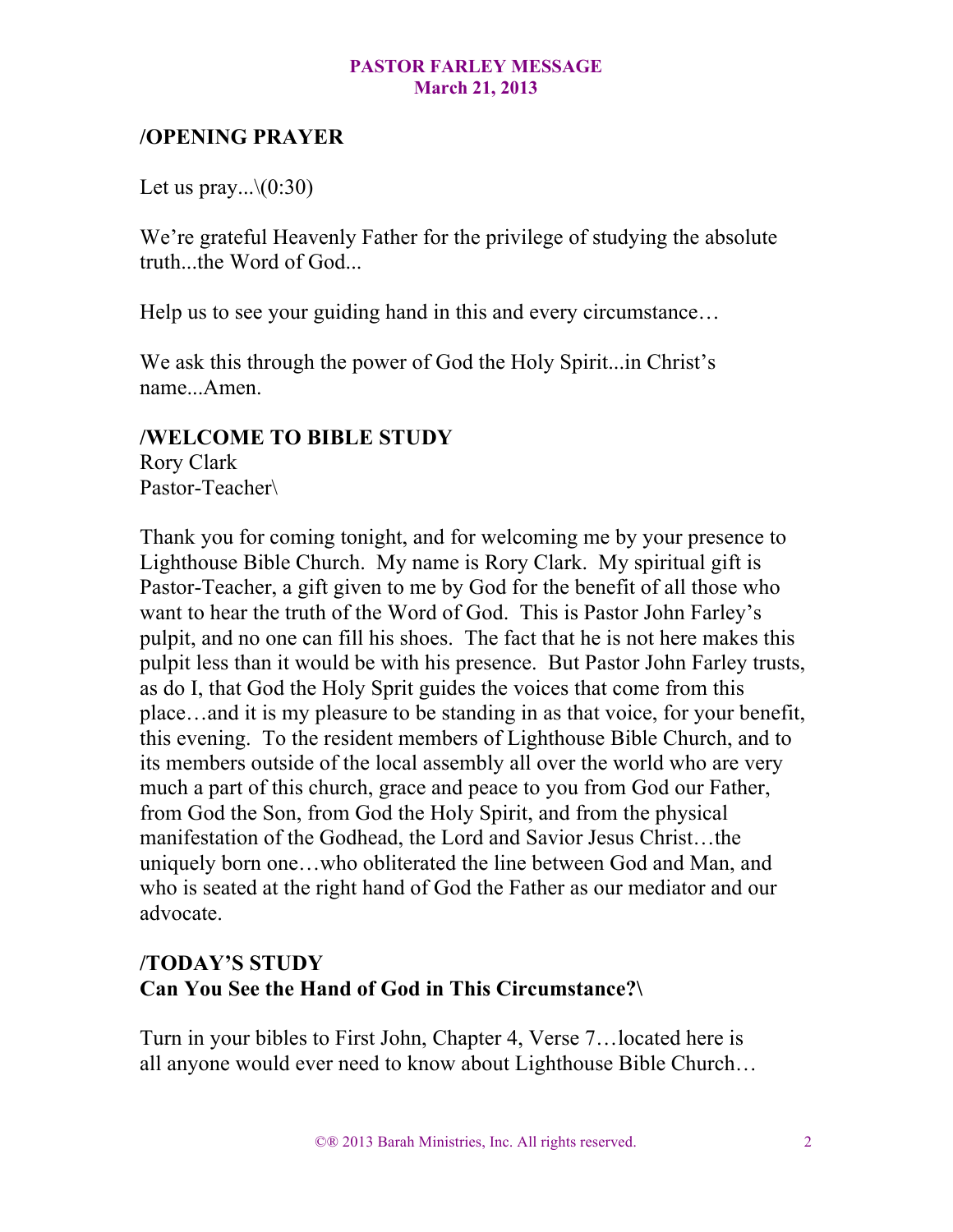### /1JO 4:7

*Beloved (divinely loved ones), let us love one another (unconditionally), for (unconditional) love is from (the source of) God; and everyone who loves (unconditionally) is born of God and knows God.\*

### /1JO 4:8

*The one who does not love (unconditionally) does not know God, for God is (unconditional) love.\*

### /1JO 4:9

*By this (unconditional love) the (unconditional) love of God was manifested in us, that God (the Father) has sent His only begotten (uniquely born) Son (the Lord Jesus Christ) into the world so that we might live (the resurrection life…the Zoe Life) through Him.\*

### /1JO 4:10

*In this (sending of His Son) is (unconditional) love, not that we loved God, but that He loved us and sent His Son to be the propitiation for our sins.\*

### /1JO 4:11

*Beloved (divinely loved ones), if (1) God so loved us (unconditionally, and He did), we also ought to love one another (unconditionally).\*

# /1JO 4:12

*No one has seen God at any time; if (3) we love one another (unconditionally…maybe we will and maybe we won't, we have a choice), God abides in(dwelling) us, and His (unconditional) love is perfected in us.\*

# /1JO 4:13

*By this we know that we abide in (union with) Him and He in(dwelling) us, because He has given us (the indwelling) of His (Holy) Spirit.\*

# /1JO 4:14

*We have seen and testify that (God) the Father has sent (God) the Son (manifest as the Lord Jesus Christ) to be the Savior of the world.\*

Just as surely as this is all anyone could ever want to know about Lighthouse Bible Church, it is also all anyone could ever want to know about Pastor John Farley. For as long as I have known him, I have seen manifest in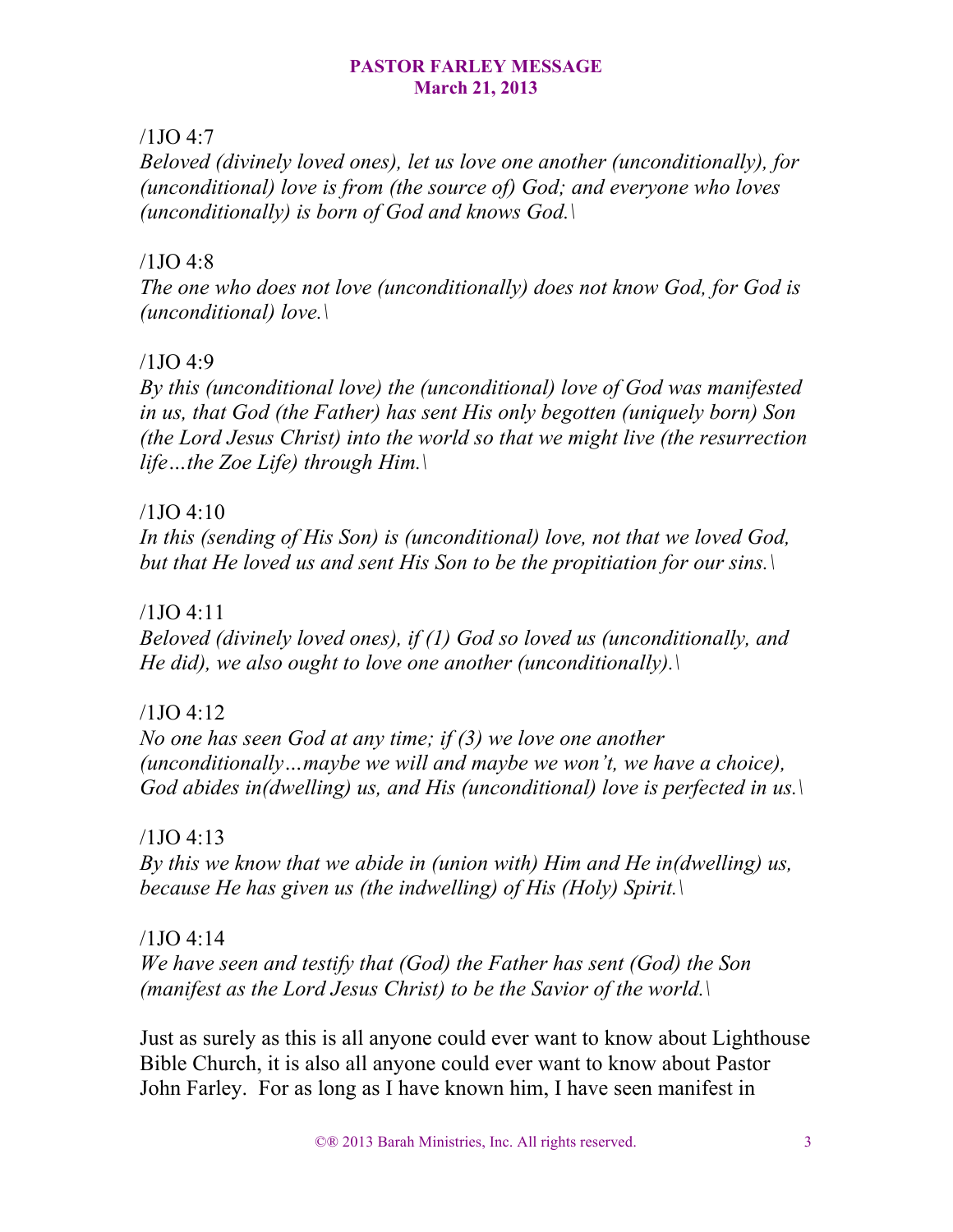Pastor John an intense love for God, even during his religious days, as well as an intense love for his fellow man.

I am here today for at least two reasons.

First of all, because those of you who call Lighthouse Bible Church your home are my family...my Royal Family. We will live together for all eternity. When a crisis happens, real families come together. When a comrade falls, often it is not enough just to get on the phone and to send good wishes. It is not enough simply to pray, although they both help. Sometimes there is no louder statement of unconditional love in a situation than our presence, and I believe it is the truest reflection of the Christian Way of Life when we are present for those we love. In those situations, often words are not necessary.

I think we have forgotten how powerful our presence is during times like this.

The second reason I am here is because crisis illuminates real friendships. Pastor John Farley is my lifelong friend and my soul mate. I am only sorry I could not be here sooner. Last week, I was in Taiwan on vacation when this happened, and this week was the soonest I could make my presence felt. But I was here last week for Roberta and Hannah and Jack and the deacons of the church, by phone. But being present is much more gratifying. I saw Pastor John yesterday, and I was especially glad to be able to hug him and touch him and listen to him, to the thoughts and the voice of a man that I love deeply and respect on a level that can't be expressed by words. I want my presence to send a message to Pastor John, and to you, that I am his friend, so this will never be a question. As his friend you can count on me to step in when it's necessary any time it I necessary. I want Pastor John to know that I am his friend unconditionally. That is a friendship that comes directly from my relationship with God.

Tonight, I bring the prayers and good wishes of your family called Barah Ministries in Gilbert, Arizona. You are in our prayers our prayers now and always, as we go boldly before the throne of grace.

The journey to this pulpit tonight began about a decade and a half ago.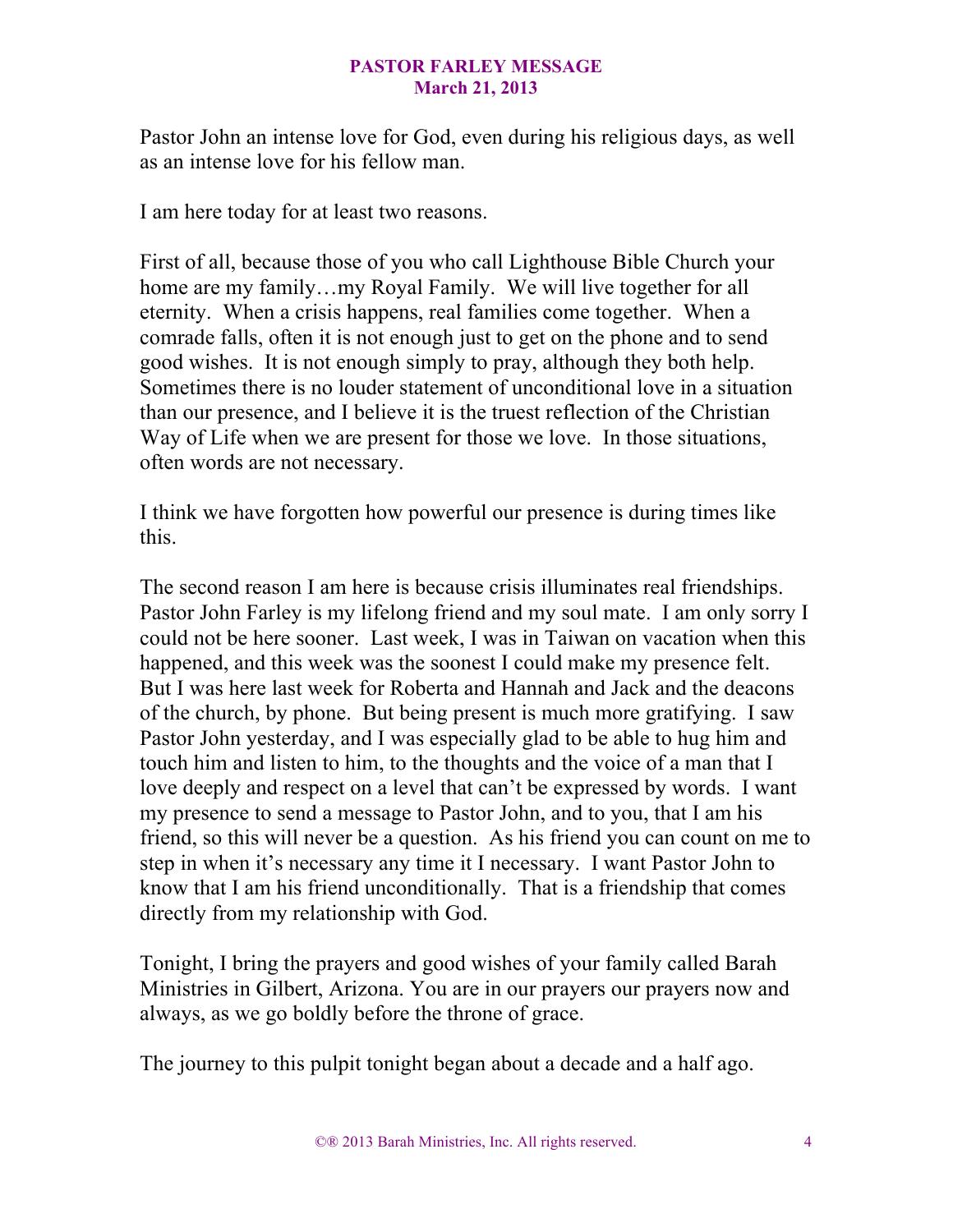Pastor John was working for a company called EPS Solutions in Excelsior, Minnesota. I am a consultant in customer development. They were a smaller company than I was used to working with…they definitely could not afford to pay me what I earn in the marketplace…yet it was apparent they needed the help, and I wanted to help them.

I had been in the classroom with Pastor John several times before the moment when our friendship would officially begin. The customer development system I teach invites people to look deeply into themselves and to align their real desires in life and in customer development with the way they are thinking and acting. Often, people don't like this form of introspection, so I become the brunt of their anger as their introspection progresses.

Quite a few times I invited John to think outside of the limits he had set for himself, and his anger at my methods often resulted in what I call the "quiver lip." In an attempt to control his rage, he would hold his feelings in, but his quivering lip gave away his anger.

Our friendship really started in a restaurant on Lake Minnetonka. We were exhausted from a long day of introspection on customer development, and we had settled in for dinner. Pastor John and I had enough conversations, by that time for me to know that he was a devout Roman Catholic and an avid reader. I had two glasses of rose wine on an empty stomach, and I used my beginning intoxication as an occasion to evangelize to a "died in the wool" Roman Catholic.

My method was less than tactful. "John...you're a Roman Catholic, right?" He said yes. I said, "I used to be a Roman Catholic. You know Roman Catholicism is bull-skubala, right?"

John got the double quiver lip. "It is not!" he said. "Is too!" I said. Yesterday I talked to Steve Bubb, the former president of EPS Solutions, who said he used to love watching the epic battle between the Roman Catholic and the Christian. I took advantage of Pastor John's love for reading, and provided him with some reading material about God's Word. The reading material led Pastor John to Grace Bible Church, to becoming an ordained Pastor, one of the biggest shocks of my life. My evangelism produced a Pastor? Holy Schnikes! Well God wasn't finished. The guy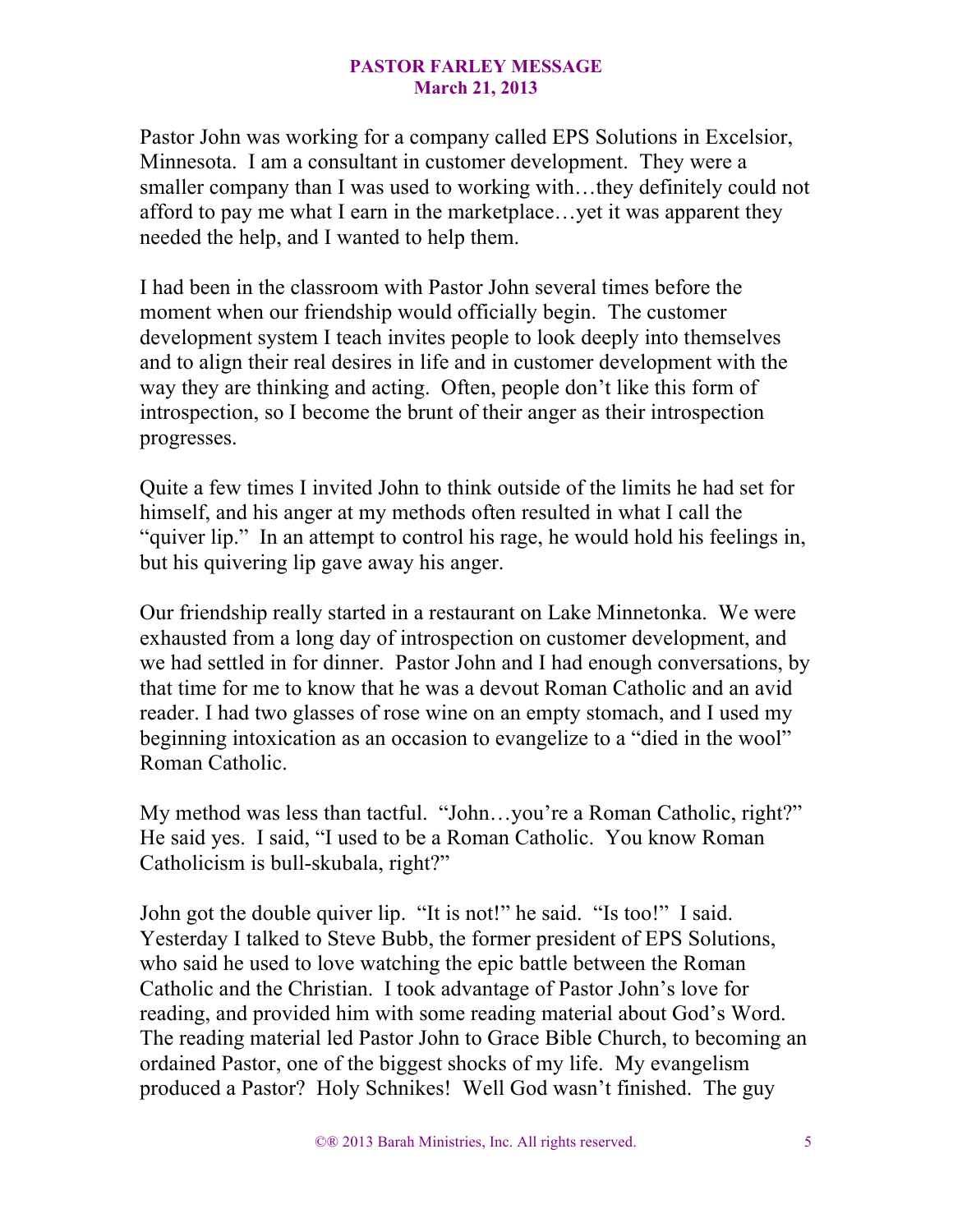that I had rescued from Roman Catholicism ends up ordaining his rescuer! You could say this is a coincidence. You might even say that this is God's sense of humor. I have said both. Yet the latest circumstances that have led me to this pulpit at this moment leave me knowing that this was not just God's sense of humor. That dinner in Minnesota was the first step in an intricate plan for God to have two men's lives so intricately entwined that through this friendship we would get to know God intimately.

Unbeknownst to me, I had led Pastor John out of Roman Catholicism into the legalism of Systematic Theology. I hadn't rescued him at all. I had just led him to a nicer prison. Over the last five years, through many intimate conversations, I have noticed in both of us what a woman in my congregation describes as an "undertone of discomfort, which finally erupted." Erupted indeed.

I am reminded of the ending scene in the movie Pretty Woman, with Richard Gere and Julia Roberts. If you haven't seen the movie, it's terrific. Richard Gere, who is afraid of heights, climbs up a fire escape to "rescue" the fair maiden Julie Roberts from her imprisonment to a lifestyle of prostitution. When he gets to her, he asks her a question...

### /PRETTY WOMAN CLOSING SCENE

### *Richard Gere:*

So what happens after the prince climbs up the tower and rescues the princess?

*Julia Roberts:* She rescues him right back!\

I may have rescued Pastor John from the prison of Roman Catholicism, but for the last three months…in multiple phone conversations daily…Pastor John Farley has rescued me right back from the prison of legalism, and he has created an explosion of revolt in my soul against the things that were making me uncomfortable with Christianity and with God, things that were hindering the true relationship I have always wanted with the Sovereign of the Universe, my Lord and Savior Jesus Christ.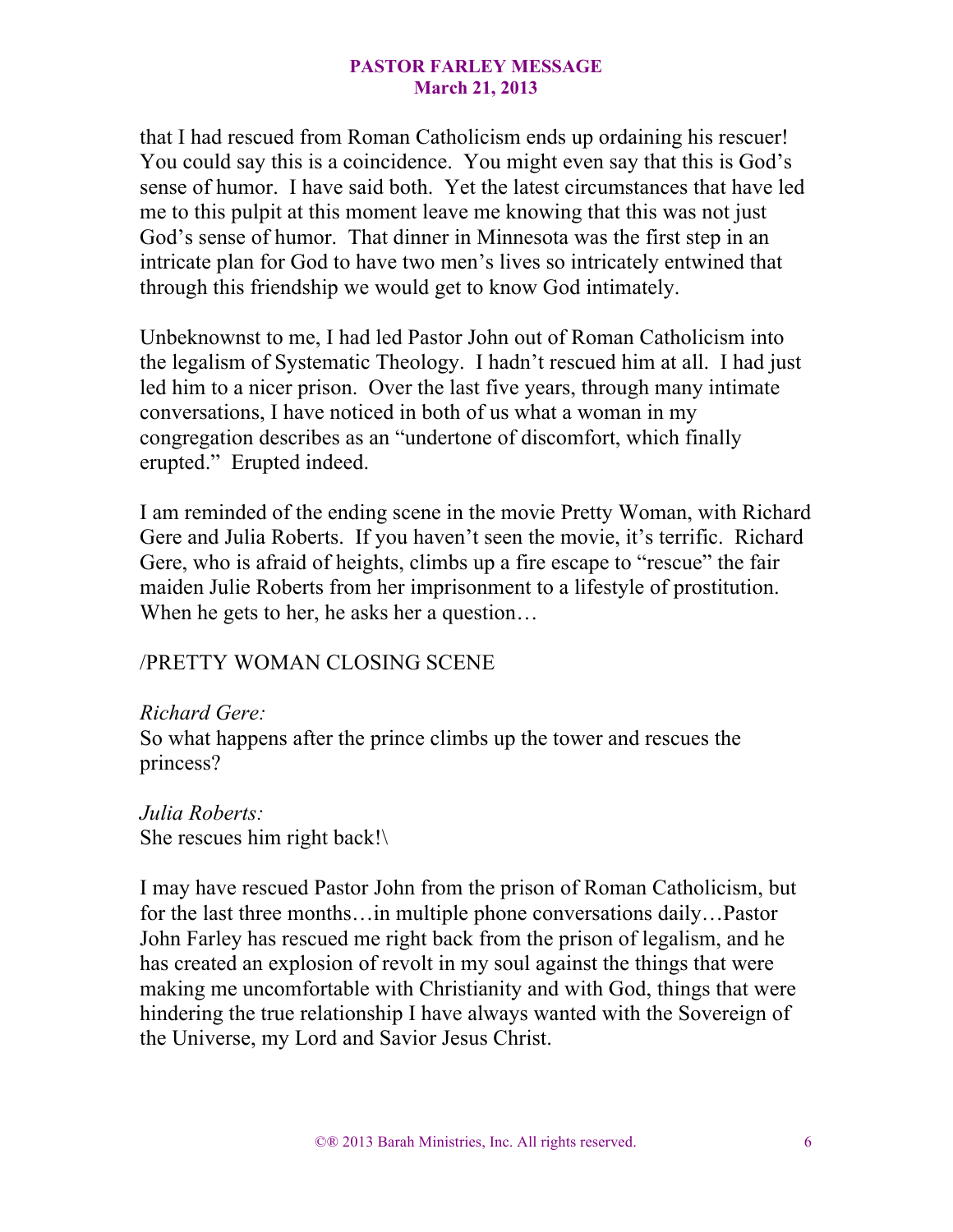Because of Pastor John Farley's work of late, which you too have been the beneficiary of, I am free from the straight jacket of meaningless rituals, of check the box, comatose Christianity, and of deifying men, instead of honoring and worshipping the only Deity, our Sovereign God. I am free from the imprisonment of the perversion and distortion of God's Word, which turned the alive and powerful and sharp and piercing Word of God into a dead and impotent and dull and obligatory daily venture into entrapment.

In his second inaugural address, the sixteenth president of the United States, Abraham Lincoln, said this, nearly a century and a half ago…

/SECOND INAUGURAL ADDRESS Abraham Lincoln March 4, 1865

> "With malice toward none, with charity for all, with firmness in the right, as God gives us (the ability) to see the right, let us strive on to finish the work we are in; to bind up the nation's wounds; to care for him who shall have borne the battle, and for his widow and his orphan …to do all which may achieve and cherish a just and lasting peace, among ourselves, and with all nations."\

As I look back on my fifty-year journey from unbelief, through religion and through legalism, I am grateful for the preordained journey God has taken me through, and to all the teachers who have been any part of that journey. Lately, a lot of my anger has been directed toward them, and they deserve it. They are culpable in the matter of my spiritual life. I gave them my childlike faith, and to the degree that they did not give me back accuracy in return, they are as blameworthy as a parent who misdirects a child in any matter. They are as culpable as I am, to all those whom I misdirected with legalism.

However, when the dust of the current anger settles, and when my own mistakes in teaching are illuminated, two things will be true…our warfare is not with souls and sin natures, but with the world forces of the kingdom of darkness. We will see Satan's hand of sabotage firmly placed on our misdirection. Yet just as surely, we will see the hand of God has perfected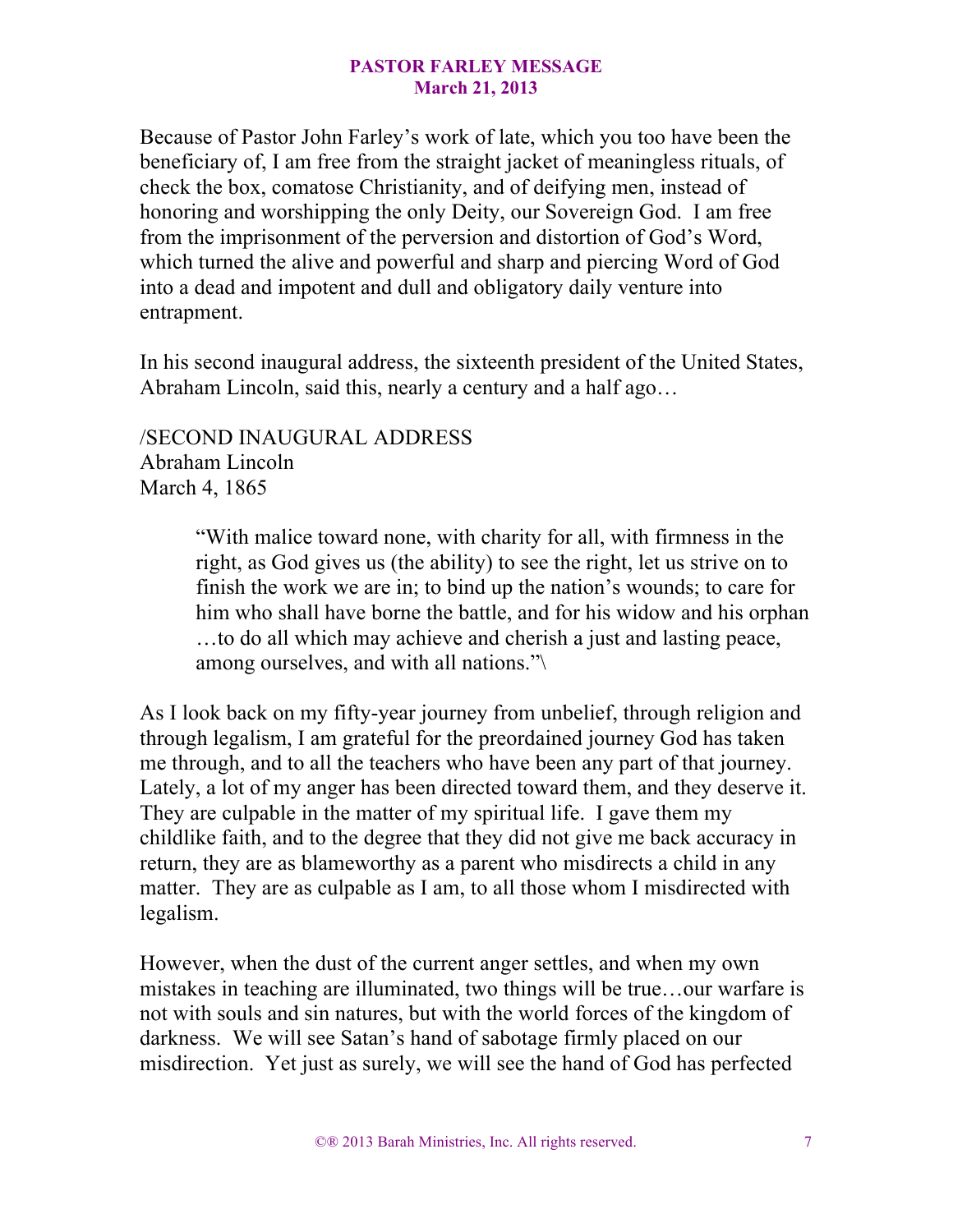and confirmed and strengthened and established us in spite of it. Turn in your bibles to First Peter, Chapter 5, Verse 8…

So often, when something happens to a Pastor, like this thing that happened to Pastor John, from a legalistic viewpoint there is an automatic assumption that because Pastor John has been teaching such great things that the kingdom of darkness is attacking him. And we can easily go to this verse, to reinforce our legalistic and fatalistic thinking… First Peter, Chapter 5, Verse 8…

/1PE 5:8

*Be of sober spirit, be on the alert. Your adversary, the devil, prowls around like a roaring lion, seeking someone to devour.\*

What Pastor John has opened our eyes to is how fatal this error is…because to excerpt this verse from its context misses the whole point of the passage…let's begin at First Peter, Chapter 5, Verse 1…you don't need the Greek to see the beauty of this passage, although the Greek illuminates this passage to a level of ecstasy that makes us totally aware of God's love for  $us...$ 

<Read First Peter, Chapter 5, Verses 1 through 11>

I'll call your attention to these two verses…

/1PE 5:6-7 *Therefore humble yourselves under the mighty hand of God, that He may exalt you at the proper time,//casting all your anxiety on Him, because He cares for you.\*

God cares for you. It's a Greek idiom that means, "God Considers Your Problems to Be His Responsibility."

I'll call your attention to this verse as well…

/1PE 5:10 *After you have suffered for a little while, the God of all grace, who called you to His eternal glory in (union with the Lord Jesus) Christ, will Himself perfect, confirm, strengthen and establish you.\*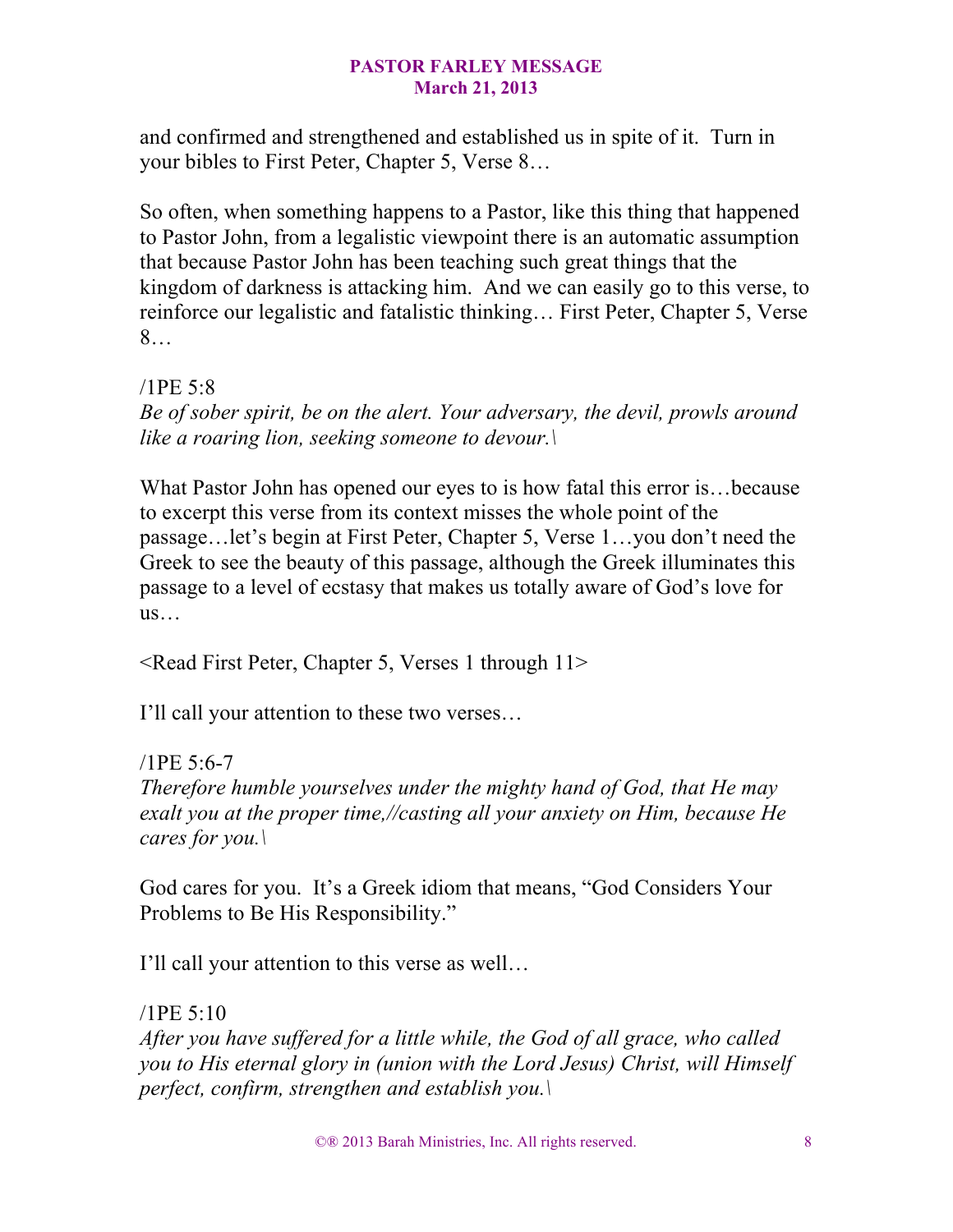We can bear anything knowing that God considers our problems to be His responsibility…that God cares for us…that God will perfect, confirm, strengthen and establish us. We are certainly to be alert for Satan and his strategy against us…but even if Satan is successful, as he has been to lure me into religion and into legalism, my God considers my willingness to trust and the result of being deceived to be his responsibility, and He will STILL perfect, confirm, strengthen and establish me…and of course you, too.

Are we to resist the growth that God had planned for us in eternity past?

Pastor John Farley has been leading you out of legalism into the truth of the Word of God. I know it is a shock to your system. It was for me. To be led out of a deception means we have to give up our illusions.

We cannot deny it. Many of us have become lazy learners. We have given up our responsibility to learn and laid it squarely on the backs of our teachers. Over time, we have learned to deify our teachers…to make humans our gods. Our teachers do not want that responsibility, but we give it to them anyway. When God reveals that this way of approaching the spiritual life is false, many of us reject God's leading. Why? Ego. We say in our souls, "No. I was not wrong." Philippians, Chapter 2, Verse 5 says…

/PHI 2:5 *Have this attitude (this thinking) in yourselves which was also in Christ Jesus…\*

We are to have the mind of Christ as our attitude...Philippians, Chapter 3, Verse 15 says…

/PHI 3:15 *Let us therefore, as many as are perfect, have this attitude; and if in anything you have a different attitude, God will reveal that also to you…\*

Check the context of Philippians, Chapters 2 and 3 for a message much deeper than the one I have for you right now…I am asking you this…

Can You See the Hand of God in This Circumstance?

I certainly do. God has asked you to announce your allegiance. Is your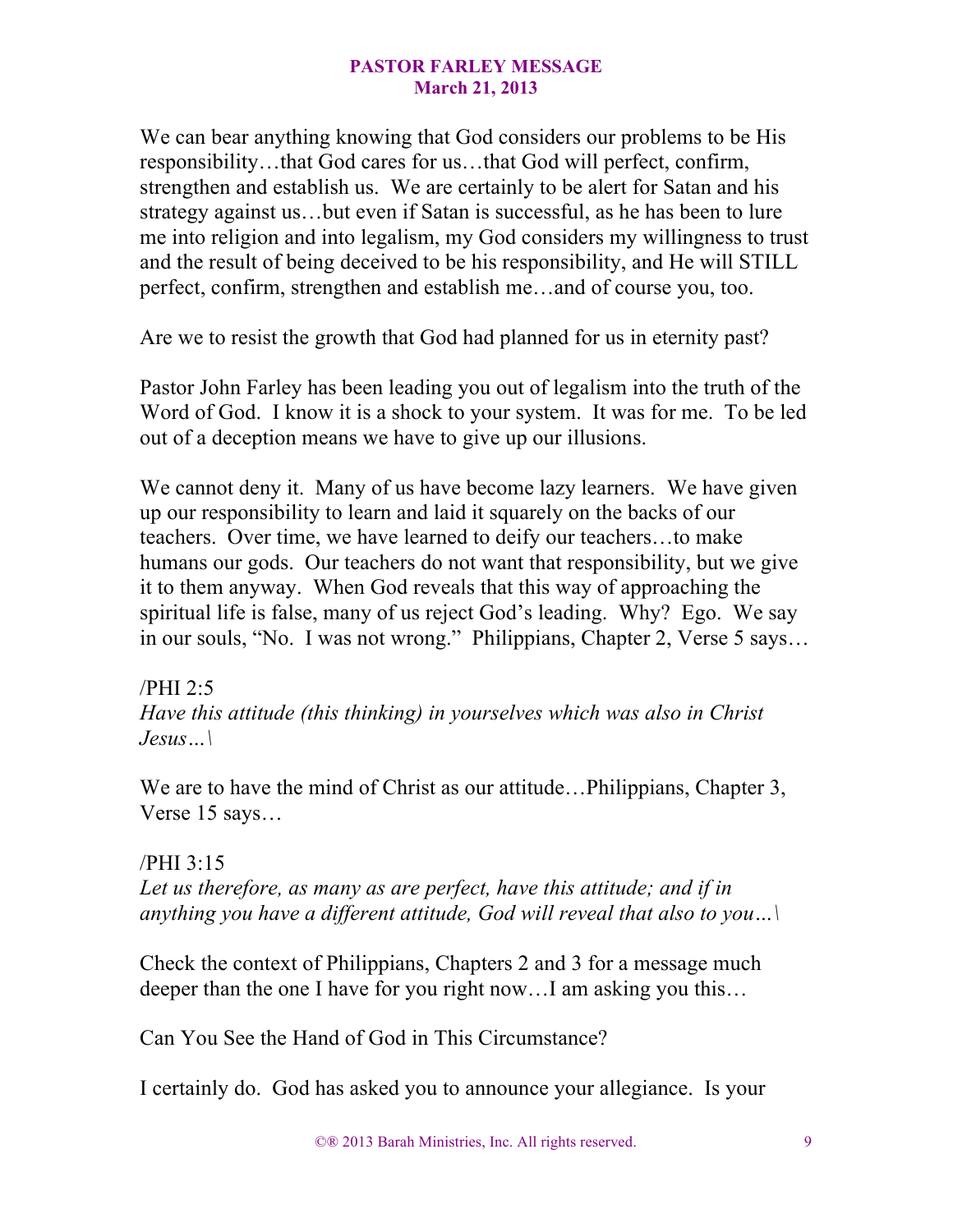allegiance to men and their legalistic viewpoint about God or is your allegiance to the simplicity and purity of God and His Word?

The teaching that has been coming from Pastor John and from your church is the best bible teaching I have seen coming from a pulpit in my life. It has led me right where I have always wanted to be led…to God and His Word. It has forced me to look at myself, at my allegiances, at my very being…and it has freed me to do what I have always wanted to do…to know God without the interference of Satan's viewpoint.

When you shop for food next time, stop into the frozen food section. Look for a frozen turkey dinner.

# /SEEN ON A FROZEN DINNER PACKAGE

Gravy with Sliced Turkey\

On the package you will see…Gravy with Sliced Turkey. When I was a child, you would have seen Sliced Turkey with Gravy. But the Food and Drug Administration determined that if a food had more of one ingredient than another, the major ingredient has to be listed first, or else the packaging is deceptive. Since there was more gravy than turkey, much more, the packaging label changed from Sliced Turkey with Gravy to Gravy with Sliced Turkey.

Pastor John Farley has introduced the study of the pure and unadulterated Word of God. Before, I had been studying and teaching legalism, with a little biblical truth. I had been teaching the company line of doctrines as taught by my teachers.

Funny story…that happened on more than one occasion…I called Pastor John and said… "Hey…I'm studying a subject…got any resources you trust on the subject." Pastor John, with a bit of contempt in his voice would say, "Yeah…turn in your bible to…" And he would lead me to passage after passage. I'd get a sheepish grin on my face and say to myself, "Wow. That was embarrassing." After about the tenth time I experienced the same thing…me saying "Hey…I'm studying a subject…got any resources you trust on the subject." And Pastor John, with a bit of contempt in his voice saying, "Yeah…turn in your bible to…" I got it. I valued men, more than I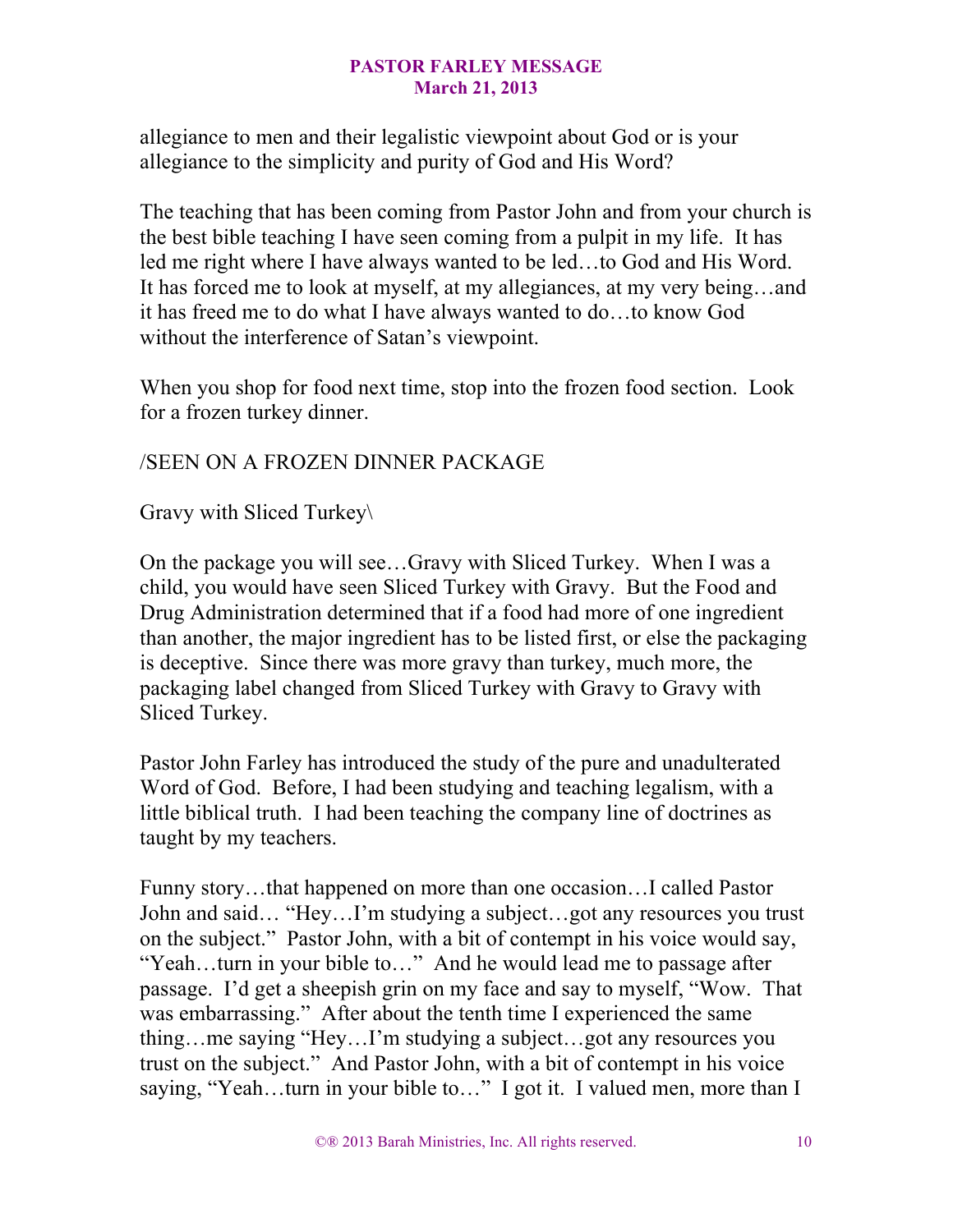valued God and His Word. I'd get a sheepish grin on my face and say to myself, "Wow. That is embarrassing." Now I'm faced with a dilemma.

All I have is God and His Word.

Can You See the Hand of God in This Circumstance? I certainly do.

With one question, Pastor John Farley changed me. "Do you see any connection between First John, Chapter 1, Verse 9 and the filling of the Spirit?" I didn't. I still don't..But I hadn't for a really long time. I just ignored what I knew, and God helped me experience my lack of curiosity as an "undertone of discomfort which finally erupted."

Now, I am curious again. I am asking questions again. Christianity has come alive for me again. I feel free. I am free. My freedom is an established fact, and I am now interested in living in the freedom. Galatians, Chapter 5, Verse 1 is a reality in my soul…

/GAL 5:1 *It was for freedom that (the Lord Jesus) Christ set us free; therefore keep standing firm (in the freedom) and do not be subject again to a yoke of slavery.\*

Often, the only way to see the error of your current thinking is to objectively look at a matter from the viewpoint of the opposite thinking. For example, when I ask you, "Who killed John F. Kennedy?" what would you say? You might agree with the Warren Commission and say that it was Lee Harvey Oswald, who acted as a lone gunman. Possibly. But if we look from the opposite viewpoint, who would be the least likely person that you think might have killed John F. Kennedy? My answer to the question would be his brother, Robert F. Kennedy. Yet if I entertain the question, "Under what circumstances would Robert F. Kennedy have his brother John killed?" just the investigation of the question might lead to a totally different look at the Warren Commission conclusion.

I can tell you this…I got out of Roman Catholicism by looking at it from the viewpoint of the Seventh Day Adventists. Even though their viewpoint was wrong, I saw something about Roman Catholicism that I wouldn't have seen if I were defending my position. I got out of the legalism of Systematic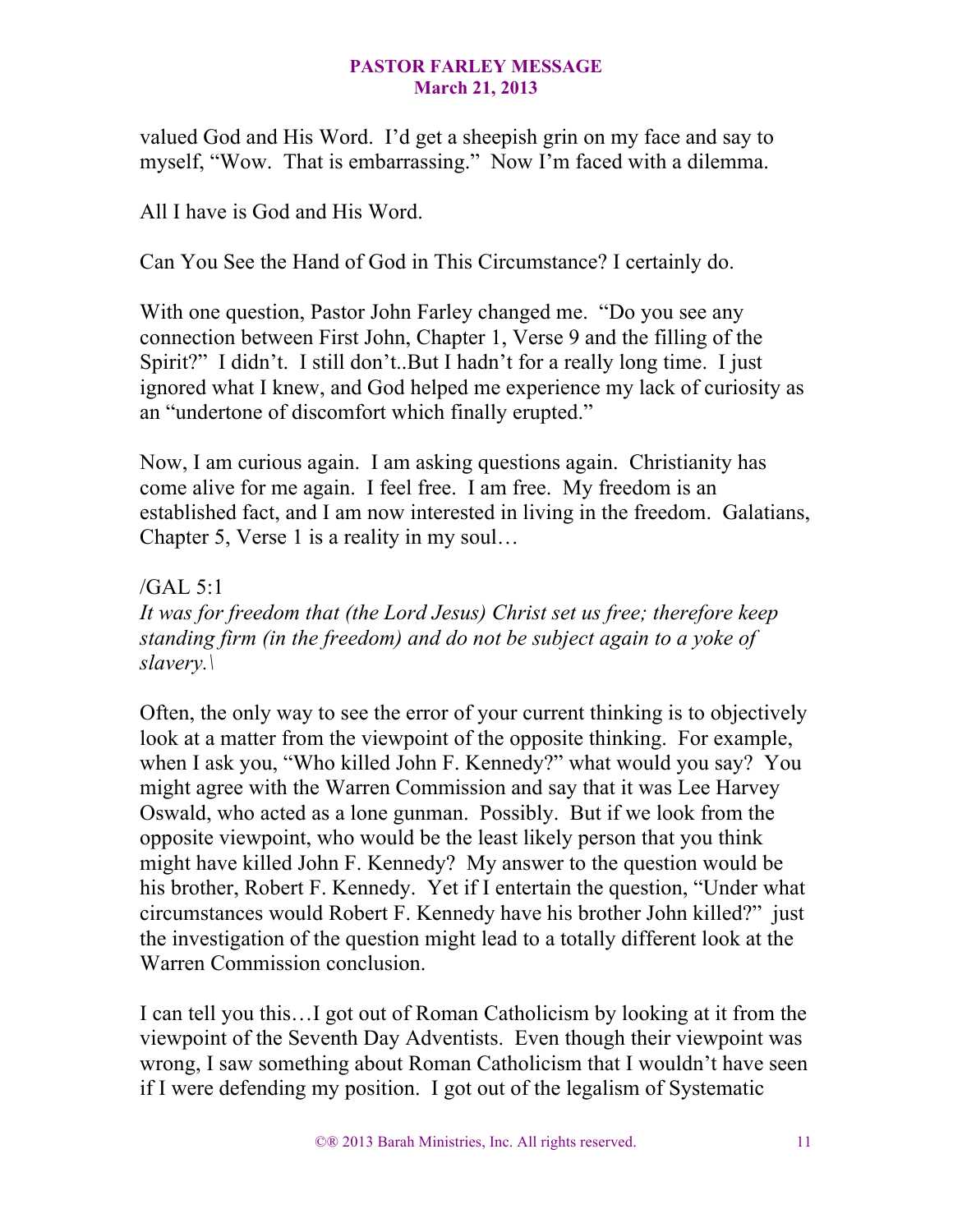Theology by looking at it from the viewpoint of Christians who know nothing about Systematic Theology…only then could I see the error of it.

What I learned from Pastor John is to look at the spiritual life and Christianity through God's eyes. There are Christian friends of mine who refuse to do it. They are convinced that they are right, entrenched in their positions, and refusing to budge. I can relate. I can't even begin to tell you the number of times I was invited out of Roman Catholicism and out of Systematic Theology, and how many times I just refused to look at it.

But after all of my egotistic, "I'm right and you're not" responses to the invitation out of the two distortions, Roman Catholicism and Systematic theology, God brought the message by means of someone I trust and respect. I couldn't ignore Pastor John's invitation.

You know what? If Christianity doesn't work for the Mexican who has to carry bricks up fifteen flights of steps for \$2 a day, then it doesn't work for anyone. And I have evangelized to men such as these with Systematic Theology, and they were not impressed…they were not moved…they didn't understand it. It was too complicated. God is not confused or confusing. The Word of God is simple…it is not complicated. Christianity is not an intellectual pursuit…it is a relationship with the Sovereign God of the Universe. Ultimately, Roman Catholicism and Systematic Theology stood between me and God, and interfered with my ability to know God and to have a relationship with him.

Pastor John invited me to change. And I have been changed for good. I'd like to dedicate this song, from the musical Wicked, to my friend, Pastor John Farley and to our friendship.

/FOR GOOD from *Wicked*

ELPHEBA I'm limited Just look at me - I'm limited And just look at you You can do all I couldn't do, Glinda So now it's up to you…for both of us Now it's up to you... $\setminus$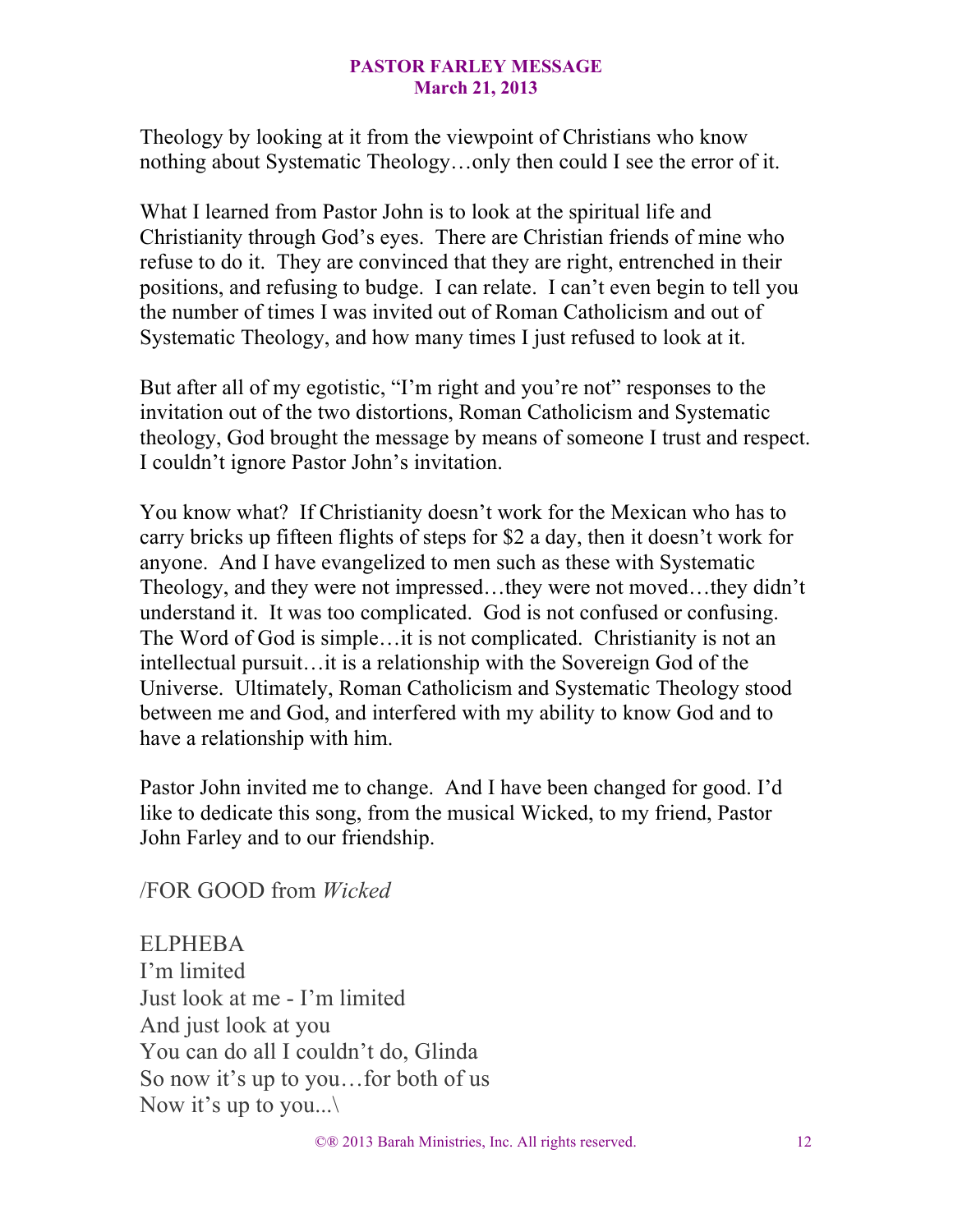# /FOR GOOD from *Wicked*

GLINDA I've heard it said That people come into our lives for a reason Bringing something we must learn And we are led to those Who help us most to grow If we let them And we help them in return\

/FOR GOOD from *Wicked*

GLINDA Well. I don't know if I believe that's true But I know I'm who I am today Because I knew you... Like a comet pulled from orbit As it passes a sun Like a stream that meets a boulder Halfway through the wood\

/FOR GOOD from *Wicked*

Who can say if I've been changed for the better? But because I knew you I have been changed for good\

/FOR GOOD from *Wicked*

ELPHEBA It well may be That we will never meet again In this lifetime So let me say before we part\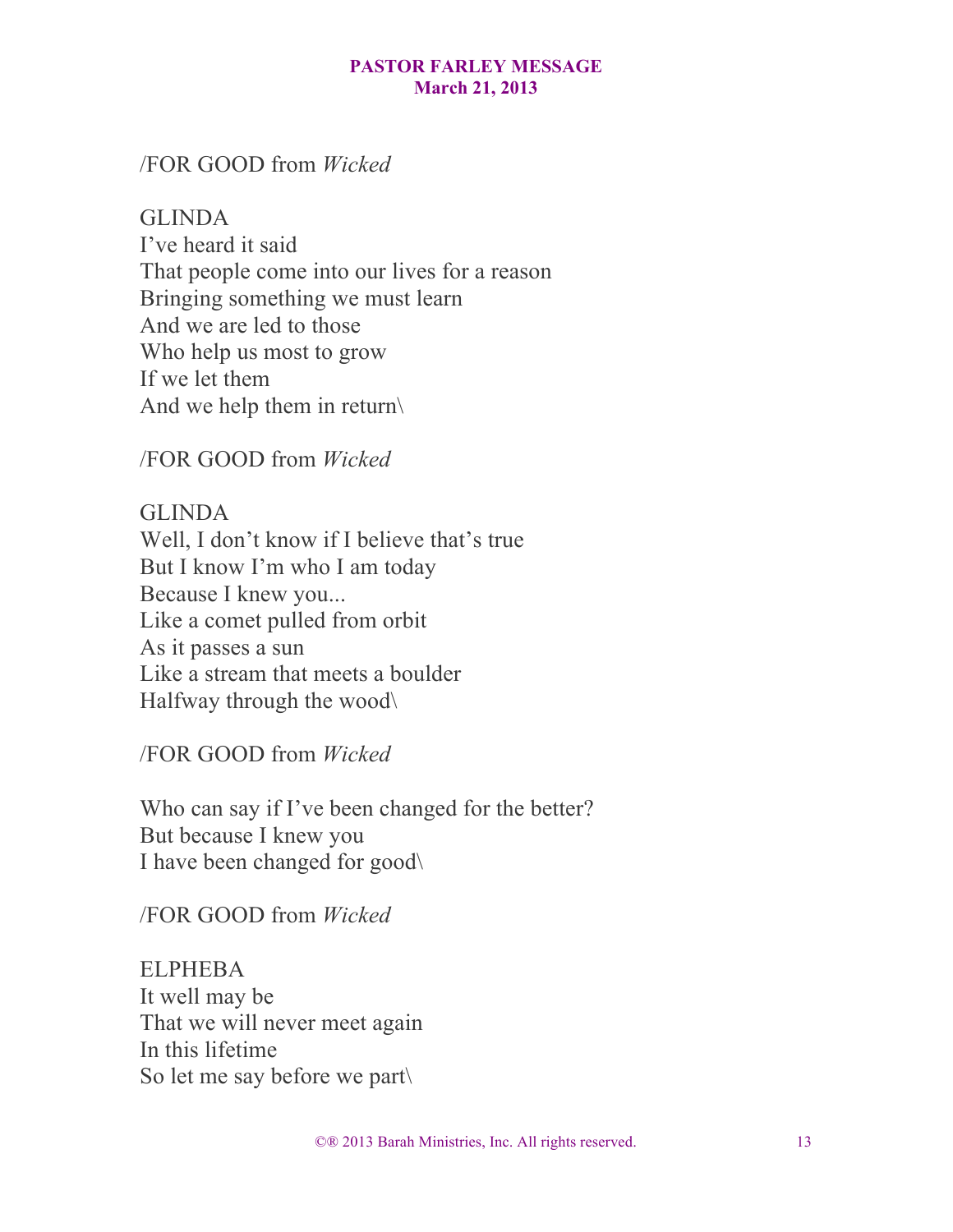### /FOR GOOD from *Wicked*

### ELPHEBA

So much of me Is made of what I learned from you You'll be with me Like a handprint on my heart And now whatever way our stories end I know you have re-written mine By being my friend...\

/FOR GOOD from *Wicked*

ELPHEBA Like a ship blown from it's mooring By a wind off the sea Like a seed dropped by a sky bird In a distant wood Who can say if I've been changed for the better? But because I knew you\

/FOR GOOD from *Wicked*

GLINDA Because I knew you

BOTH I have been changed for good\

/FOR GOOD from *Wicked*

ELPHEBA And just to clear the air I ask forgiveness For the things I've done you blame me for

GLINDA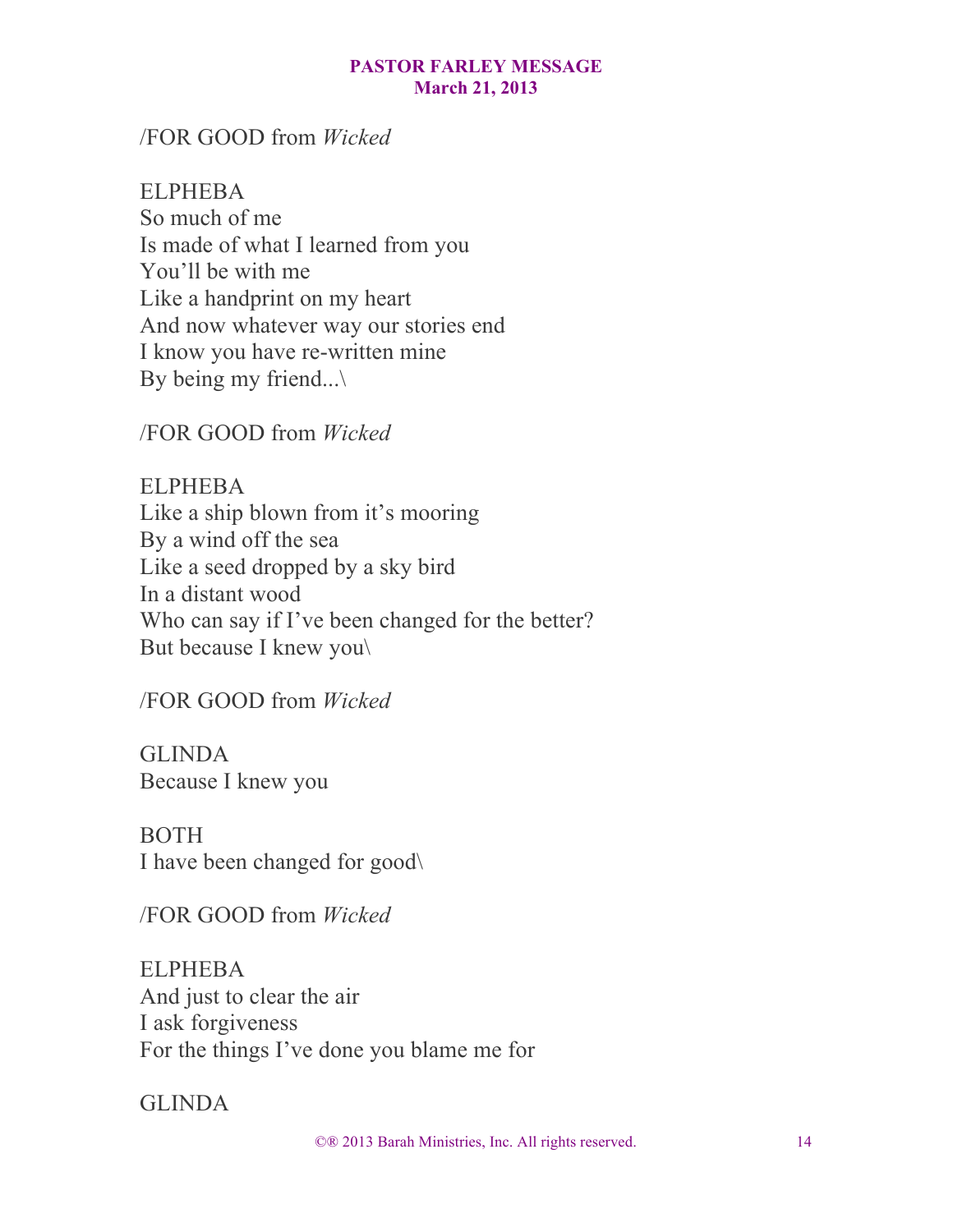But then, I guess we know There's blame to share

BOTH And none of it seems to matter anymore\

/FOR GOOD from *Wicked*

GLINDA Like a comet pulled from orbit As it passes a sun Like a stream that meets a boulder Halfway through the wood

ELPHEBA Like a ship blown from it's mooring By a wind off the sea Like a seed dropped by a bird in the wood

/FOR GOOD from *Wicked*

BOTH Who can say if I've been Changed for the better? I do believe I have been Changed for the better…\

/FOR GOOD from *Wicked*

GLINDA And because I knew you...

ELPHEBA Because I knew you...

BOTH Because I knew you...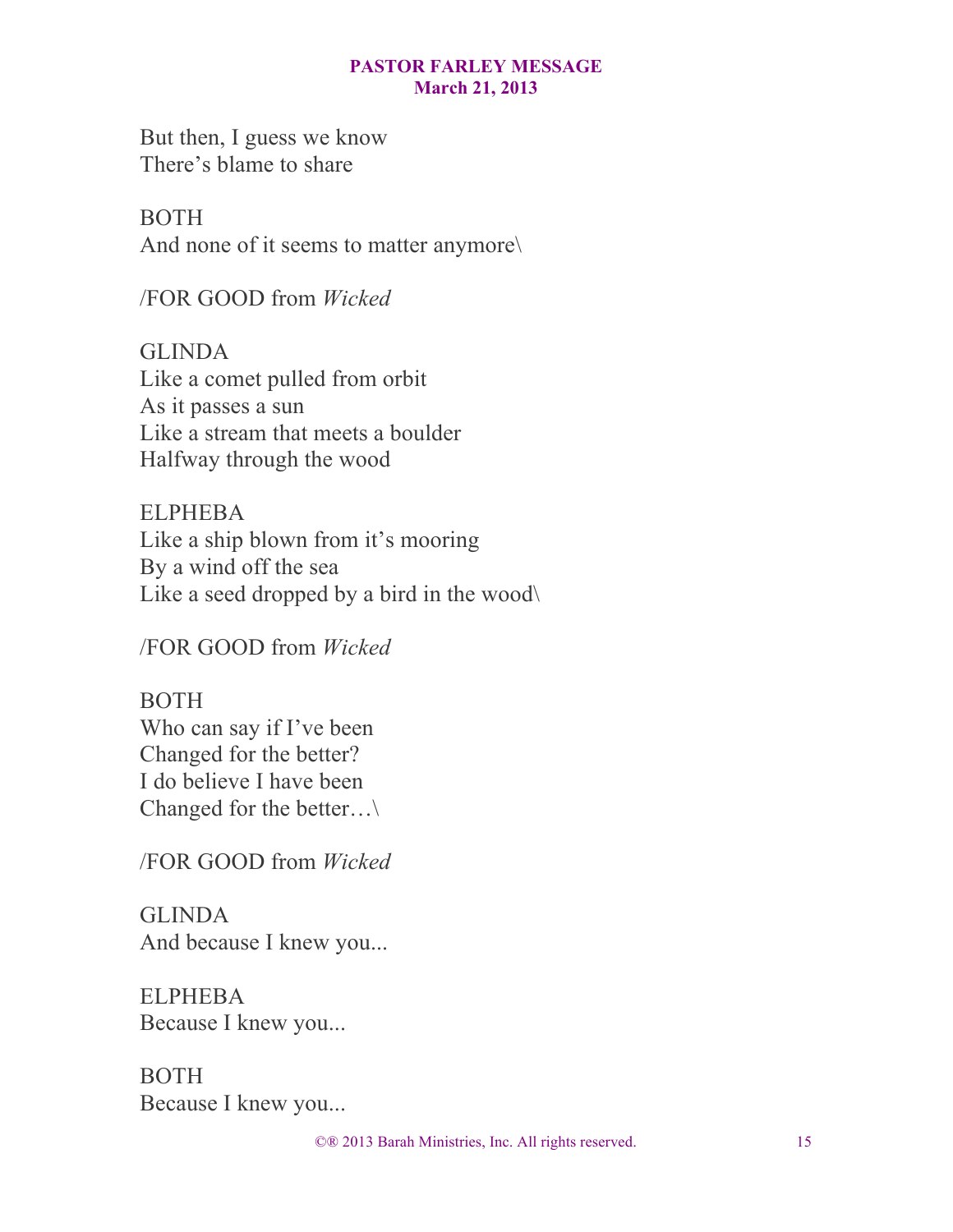I have been changed… For good...\

Pastor John Farley…I want to thank you for changing me for good. I may have rescued you from Roman Catholicism…but you rescued me right back…and unlike Glinda and Elpheba who went their separate ways, I look forward to our continuing friendship and our continuing conversations that will lead us both to that which is most important to us...a real relationship with the Lord Jesus Christ, unhindered and unimpeded by deifying men, by legalism, by religion, and by the attempts from the kingdom of darkness to steal our liberties.

I clearly see the hand of God on our friendship and on this congregation and I am very happy to have you Pastor John, and this congregation…this royal family…as a part of my life.